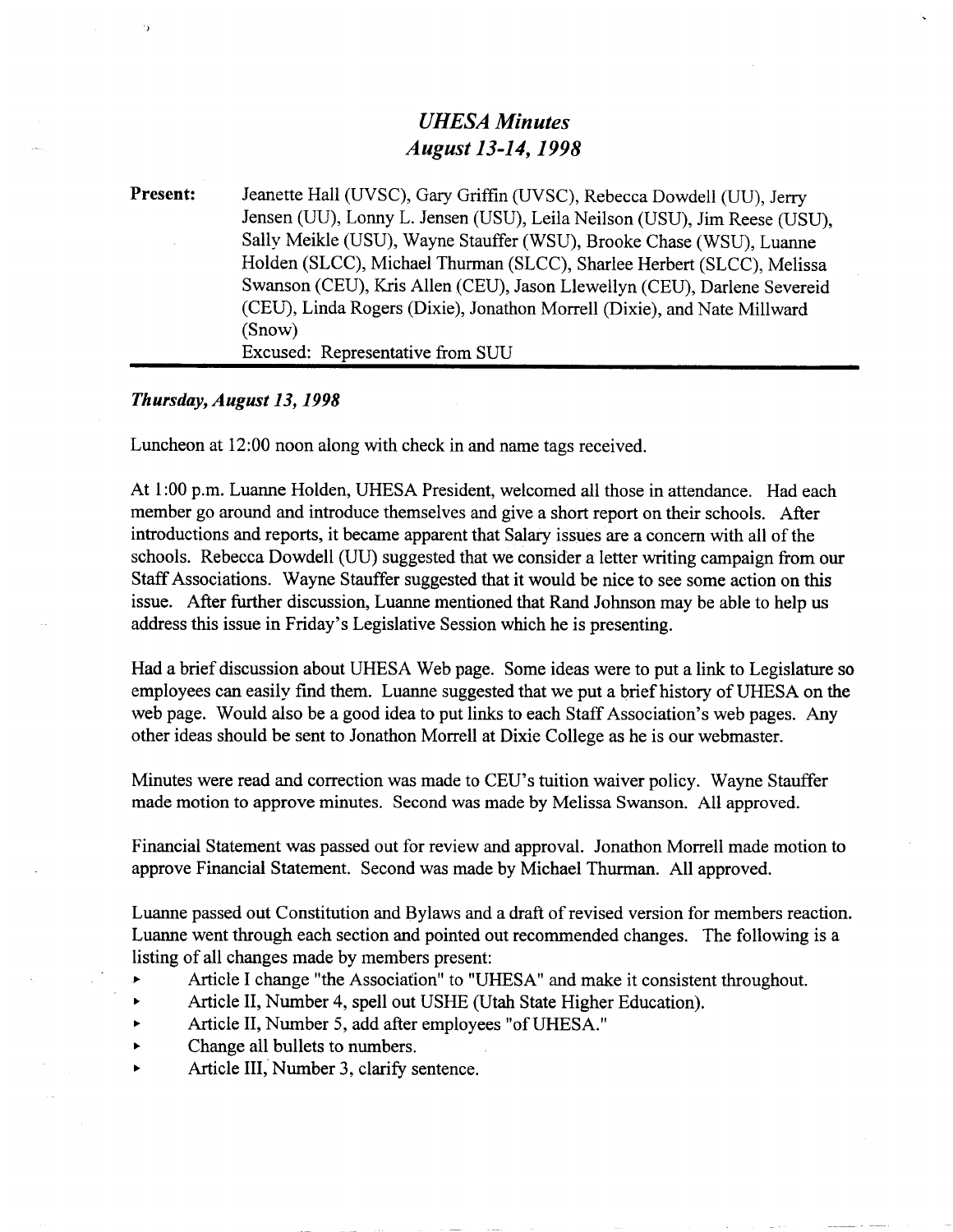- *<sup>&</sup>gt;* Page 2, Article I, Section I, delete number 4. Also change 5 B to only say "Attend all meetings."
- Page 2 and 3, Article II, Dues section is completely new section. On Number 2 take out "if any". Number 5 correct spelling to Principles.
- Page 3, Article III, Number 1, switch Spring/Winter to read Winter/Spring.
- Page 3, Article IV, Rework numbers 2 and 3. Number 4 fist sentence should read Elections shall be held at the close of the summer/fall meeting each year.
- Page 3, Article V, Section 1, Number 1, at end of first sentence add "in each office."
- Page 4, Section II, at beginning should read "All Officers shall attend all meetings UHESA."
- Page 5, Article VII, Change to Common Parliamentary procedures will be followed for UHESA on all questions. . . .

Corrections will be made and any further input should be sent to Luanne. The Constitution will be presented at next UHESA meeting for finalization.

Break at 3:30 for ten minutes.

Luanne asked members to hand in nominations to Linda or herself before they leave at close of day so that nomination forms can be prepared for voting tomorrow.

At 3:40 p.m. started on Professional Development Session. Presenter was Roger Johnson of SLCC. Mr. Johnson discussed Diversity and the Value of having diversity. The members watched a film on Diversity. Discussed that we should have a common purpose of uniting people. Also the need to develop a common value system.

Meeting was adjourned at 4:45 p.m.

## *Friday, March 6,1998*

Continental Breakfast and visiting from 8:30 to 9:00 a.m.

Opened meeting at 9:00 a.m. with Legislative Update session presented by Rand Johnson, SLCC Assistant to the President. Luanne told Mr. Johnson that we were interested in finding out how the Board of Regents and Legislatures work together, what we can do as staff associations, and how can we get staff salaries to be a priority?

Mr. Johnson stated that the President is the primary voice at Legislature, but many have a secondary voice, such as himself, that has more time to devote to legislative session. Many of the smaller schools do not have someone in that role which probably hurts them. The Legislature appoints an Executive Appropriations Committee (17 members) to help them with budgets. They are quite powerful and Higher Education has an image problem with this group that needs to be overcome. The Executive Appropriations committee appoints and assigns dollars to other

 $\overline{2}$